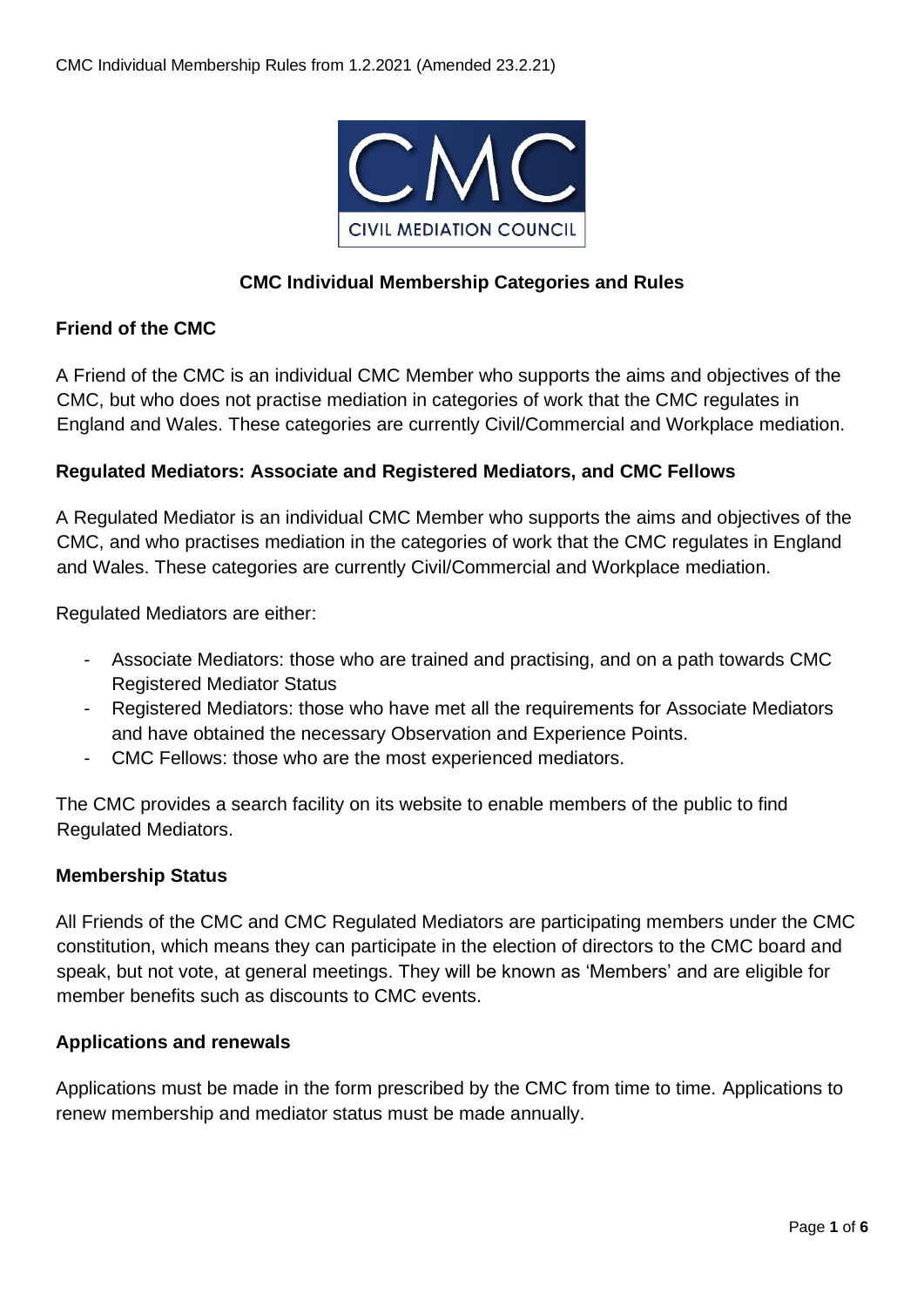## **CMC Membership Rules**

# **A. All CMC Members (including Friends, Associate Mediators, Registered Mediators and CMC Fellows) must:**

- (1) Pay an annual subscription;
- (2) Support the aims and objectives of the CMC
- (3) Not act in a way which brings the mediation process, the mediation profession or the CMC in to disrepute.
- (4) Abide by the CMC's Rules relating to complaints and discipline and agree that if a complaint has been made against them as a CMC member, the CMC may investigate and reach conclusions about the complaint and any subsequent disciplinary measures in accordance with its procedures, whether or not that the member chooses to retain their membership.
- (5) Use any associated phrase designating their status for example 'CMC Registered' and any associated logos only in accordance with the rules and policies of use published by the CMC.

### **B. In addition to the rules for all members, CMC Associate Mediators must:**

(1) Meet the professional standards for all CMC Regulated Mediators.

#### **C. In addition to the rules for all members, CMC Registered Mediators must:**

- (1) Meet the professional standards for all CMC Regulated Mediators; and
- (2) For mediators applying for new Registration have obtained at least 10 [Observation](https://civilmediation.org/wp-content/uploads/2022/05/CMC-Observation-Experience-Points-27.5.22.pdf) and [Experience Points](https://civilmediation.org/wp-content/uploads/2022/05/CMC-Observation-Experience-Points-27.5.22.pdf) in the year preceding their application; or
- (3) For mediators applying to renew Registration, have conducted at least two mediations in the year preceding the application.

### **D. In addition to the rules for all members, CMC Fellows must:**

- (1) Meet the professional standards for all CMC Regulated Mediators;
- (2) Have at least 10 years' experience of mediation practice and 10 years' connection with the CMC; and
- (3) Have conducted at least two mediations in the year preceding the application.

#### **E. Mediators who do not meet the published criteria**

If a mediator considers that there are exceptional reasons why he or she should be awarded Regulated Mediator status despite not meeting one or more of the requirements, then these reasons should be stated in writing for the CMC to consider. The CMC is open to considering each application on its merits in the context of the particular type of mediation work undertaken, whether Civil and Commercial and/or Workplace.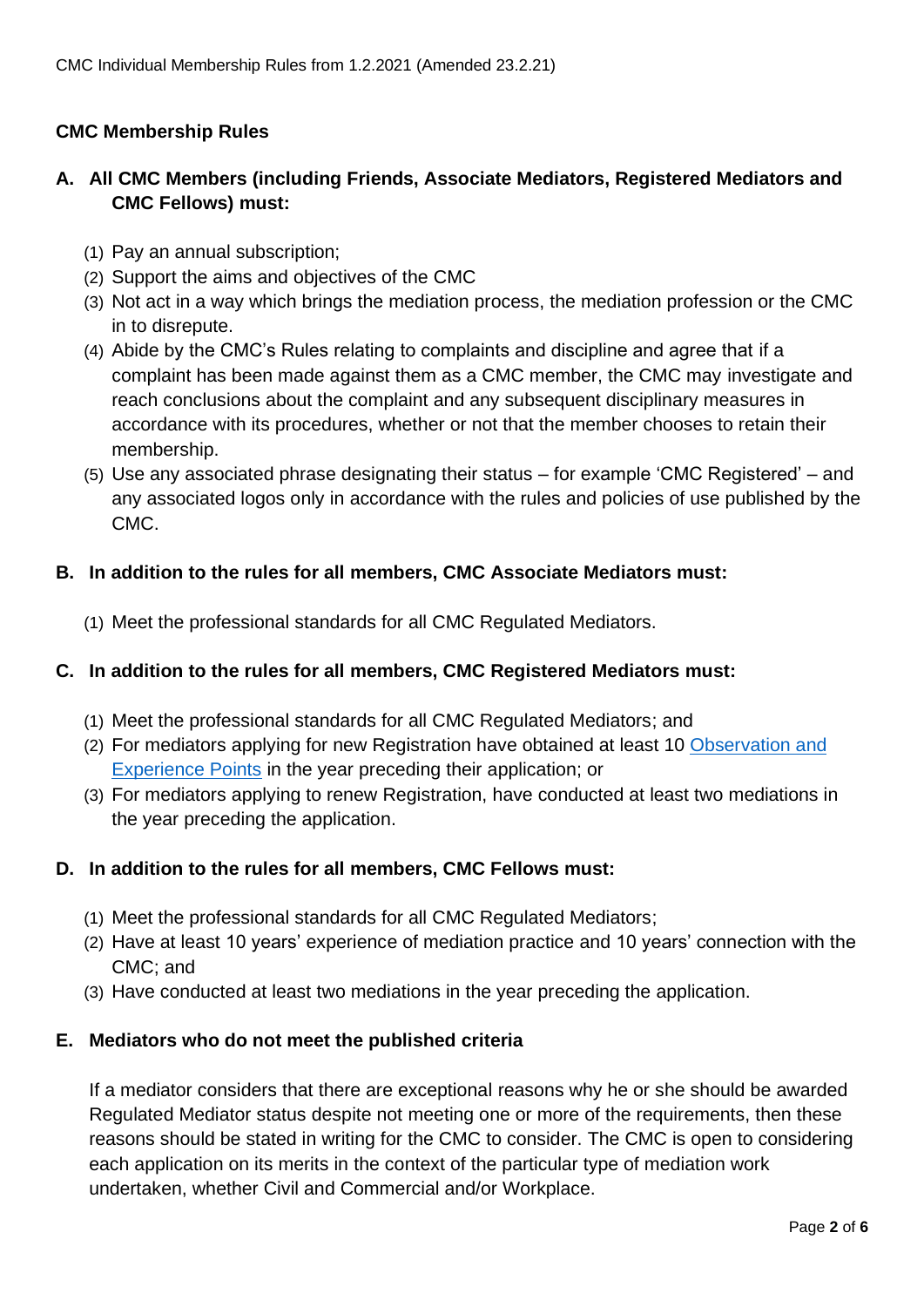## **Professional Standards for all CMC Regulated Mediators**

All CMC Associate Mediators, CMC Registered Mediators and CMC Fellows must meet the following standards.

## **1. Initial Mediation Skills Training Course**

- a. Mediators who started their mediation training in England or Wales after 1.9.18 must have passed a CMC Registered training course.
- b. Mediators who started their mediation training in England or Wales before 1.9.18:
	- i. Must have successfully completed an assessed training course which included training in ethics, mediation theory, mediation practice, negotiation, and role play exercise.
	- ii. If that training course was completed on or before  $31<sup>st</sup>$  March 2011 for civil and commercial mediation, or 31st March 2015 for workplace mediation, it must have included not less than 24 hours of tuition and role-play followed by a formal assessment.
	- iii. If that training course was completed after 31<sup>st</sup> March 2011 for civil and commercial mediation, or 31st March 2015 for workplace mediation, the course must have included not less than 40 hours of tuition and role-play followed by a formal assessment.
	- iv. Must demonstrate a grasp of basic contract law if he or she is to undertake civil or commercial mediations or an understanding of anger and conflict in today's workplace for workplace mediations, if they are not also a qualified lawyer.
- c. Mediators who have been trained outside the England and Wales, who are applying to the CMC and intend to practice in England and Wales, are required to demonstrate that the training course they successfully passed complies with the requirements for course content and structure, and assessment of participants as competent mediators, as set out in the CMC Mediation Skills Training Registration Scheme criteria at the time of application.

### **2. Code of Conduct**

- a. Mediators must follow an appropriate and published Code of Conduct.
- b. The code followed must be no less rigorous that the **EU Model Code of Conduct for** [Mediators](https://civilmediation.org/wp-content/uploads/2020/05/European-Code-of-Conduct-for-Mediators.pdf) published in 2004.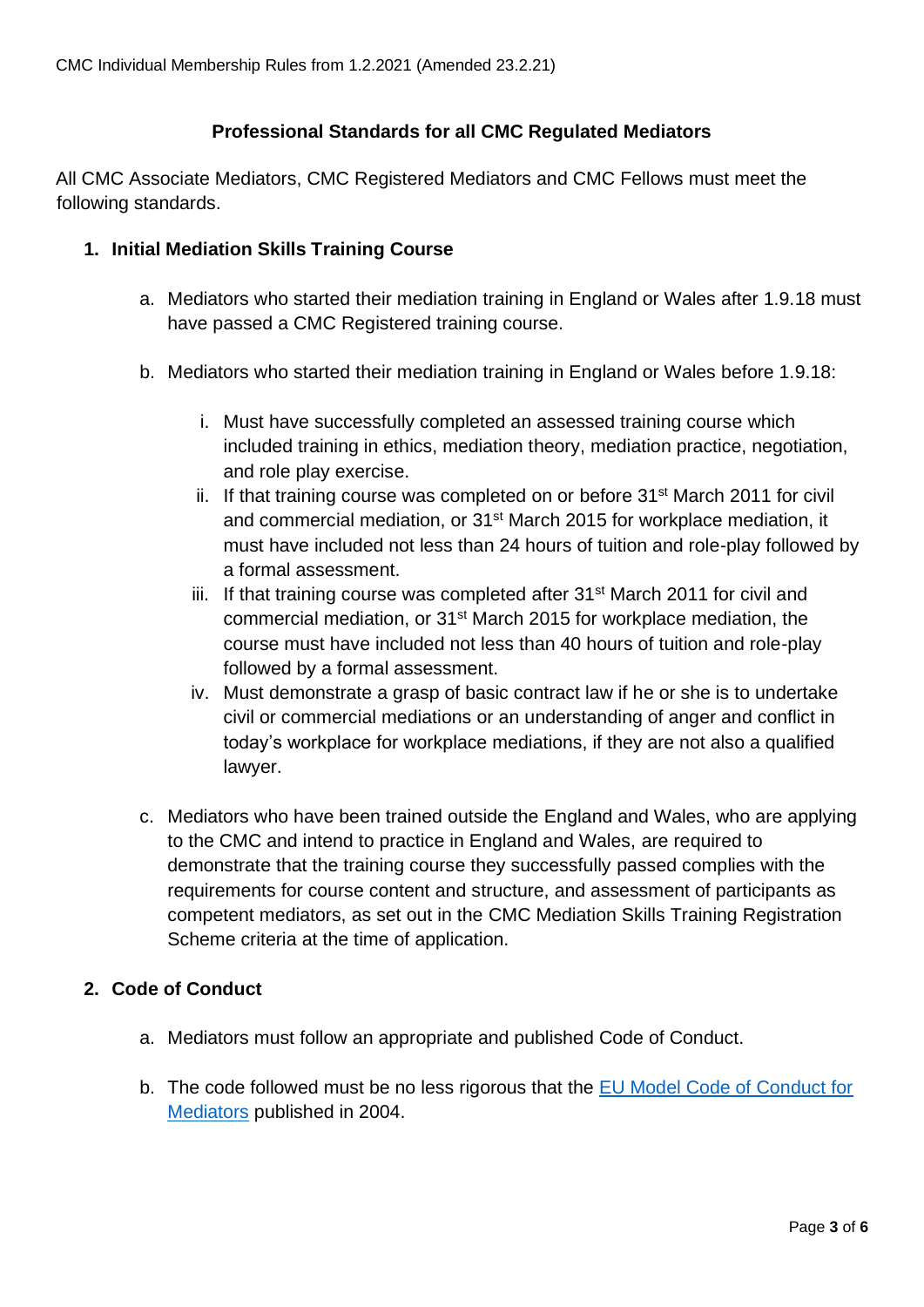# **3. Good Standing**

- a. Mediators must confirm they are of good standing. This requires applicants to make a declaration to the CMC if they have:
	- i. Been convicted in the United Kingdom of any offence or been convicted elsewhere of any offence which, if committed in any part of the United Kingdom, would constitute an offence;
	- ii. Been disqualified under the Company Directors Disqualification Act 1986 (CDDA);
	- iii. Been erased, removed or struck off a register of professionals;
	- iv. Been the subject of a bankruptcy restrictions order or an interim bankruptcy restrictions order in England and Wales or an order to like effect made elsewhere;
	- v. Been a director of a company which entered in to administration or became insolvent in England and Wales or elsewhere;
	- vi. Been responsible for, been privy to, contributed to or facilitated any serious misconduct or mismanagement (whether unlawful or not) in the course of carrying on a professional activity, or discharging any functions relating to any office or employment.
	- vii. Been refused Professional Indemnity Insurance
- b. Applicants are required to make this declaration
	- i. on first application, to establish whether any of these have occurred in the last 5 years;
	- ii. on renewal, to establish whether any of these have occurred since the last application for regulated mediator status.
- c. If an applicant declares that any of these circumstances apply, they will be required to disclose details, and asked to state if they think this will have an impact on their mediation work, and if not, why not. This will be considered by two members of the Registration and Standards Committee, who will have complete discretion to accept or not accept the application. A log of decisions will be kept in order to help Committee members and ensure consistency.

## **4. Complaints Handling and Feedback**

- a. Mediators must have a published complaint handling procedure which meets the [CMC's minimum standards.](http://civilmediation.org/wp-content/uploads/2021/01/CMC-Minimum-Standards-for-Complaints-Procedures-1.2.2021.pdf)
- b. Mediators must keep written records of any complaints.
- c. All complaints must be investigated in accordance with the published complaint handling procedure and the outcome notified to the complainant within the specified timescale.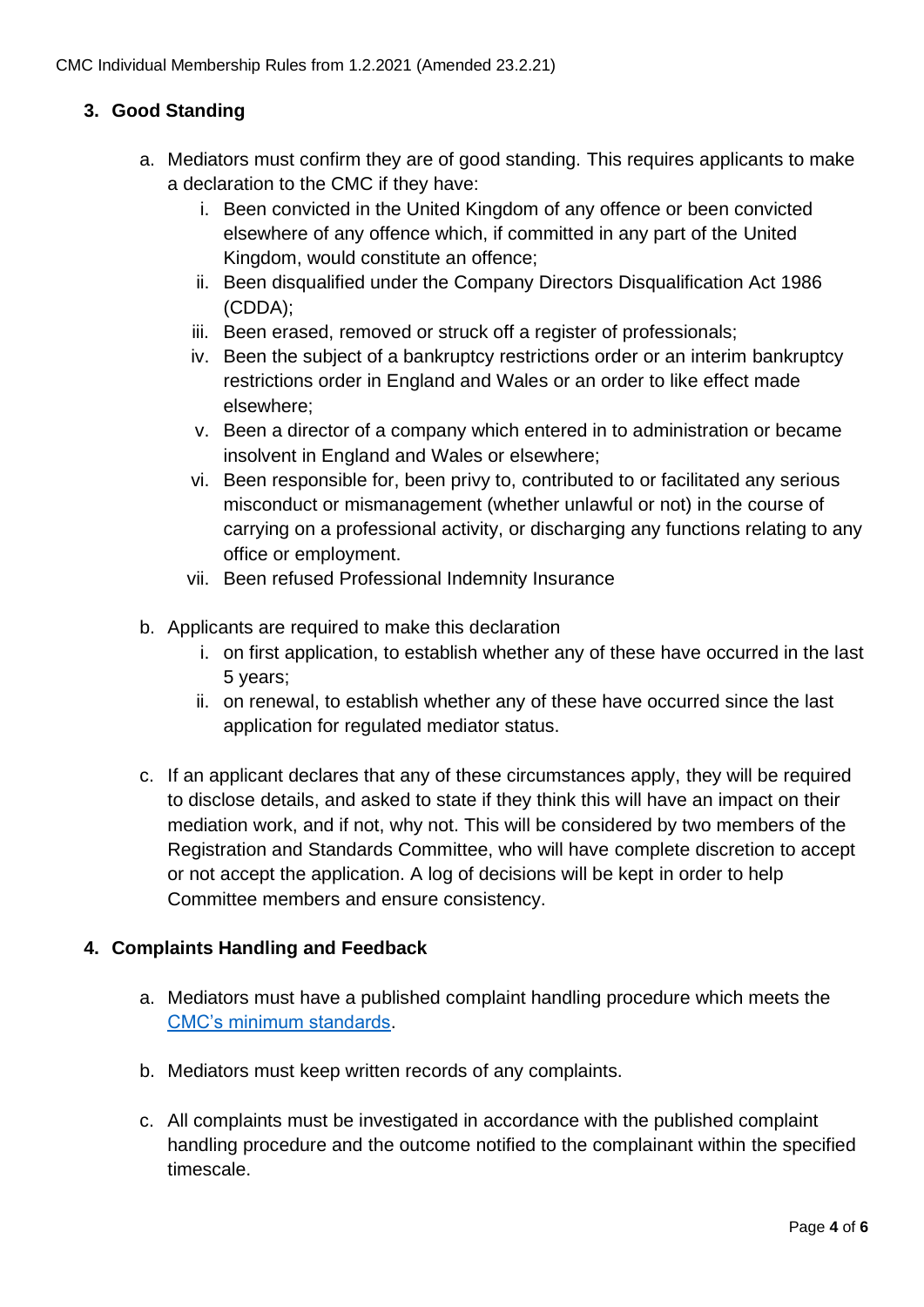d. Mediators must have a feedback system under which it invites, receives, assesses and reviews, all comments by the parties and their lawyers or representatives in respect of mediations.

# **5. CPD, supervision and mentoring**

- a. Mediators must undertake at least six hours of [mediation-specific CPD](http://civilmediation.org/wp-content/uploads/2021/01/CMC-CPD-Guidance-1.2.2021.pdf) per annum in addition to minimum observation or practice requirements. CPD is intended to be for continued knowledge and development of the mediator and these six hours may include a mixture of (but not solely one of):
	- i. courses offering practical role plays;
	- ii. attendance at seminars, conferences, tutorials and debates on mediation;
	- iii. writing articles on mediation;
	- iv. delivering mediation training, seminars or similar events.

Reading articles, mentoring and supervising mediators and preparing for mediation will not suffice. So long as the hours are devoted to mediation-specific topics, CPD hours need not be dependent on recognition by a professional body.

- b. Where a mediator is on parental or long-term sick leave or absent from work for an extended period of time for a similar reason, the period in which any pre-application requirements for observations or mediations and CPD must be completed may be extended from 12 to 18 months.
- c. Mediators should have the opportunity to consult experienced mediators before, during or after each mediation to discuss any issues on which they would benefit from advice.

## **6. Insurance**

- a. Mediators must have professional indemnity insurance cover in place of not less than £1,000,000. Where a mediator is doing work involving sums exceeding this amount, he or she must have appropriate additional insurance cover in place and be able to provide evidence of the same.
- b. In-House Mediators are exempt from the requirement to have professional indemnity insurance provided they are covered by their employer's insurance.

## **7. Efficient administration**

a. Mediators must have access to suitable and sufficient administrative arrangements that are proportionate to and for the work and workload they undertake (e.g., the handling of enquiries, the recording of calls, the accurate accounting for fees, and the proper rendering of bills to the mediation participants).